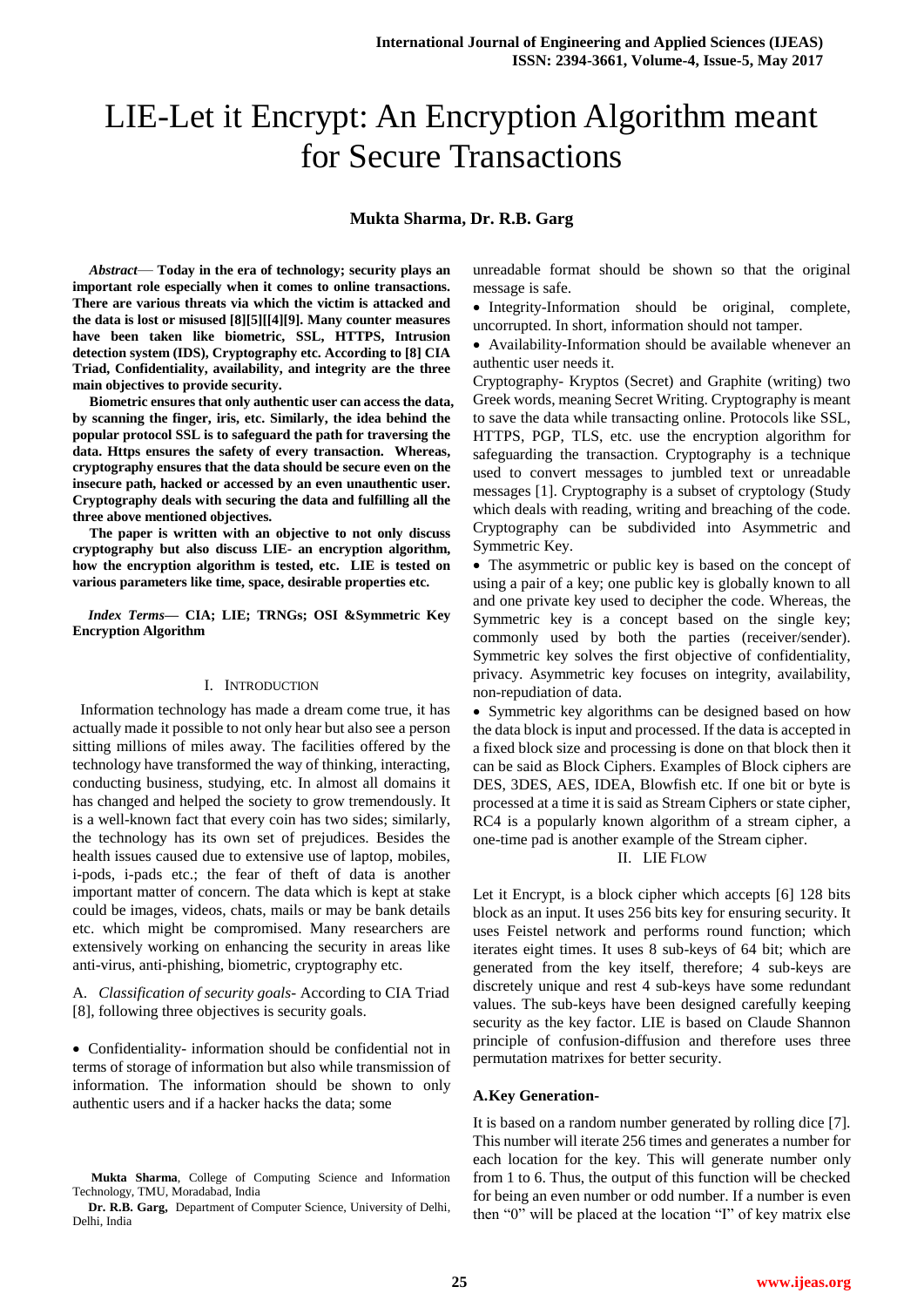## **LIE-Let it Encrypt: An Encryption Algorithm meant for Secure Transactions**

"1" will be entered. This gives equal probability to both "0" and "1" to be assigned to any location in the key array and also offers a well-known randomness of rolling dice. Later the key was used to generate sub-keys. The key size is 256 bits, eight sub-keys sizes of 64 bits are generated. Four completely discrete sub-keys were designed and four sub-keys with some redundant values were designed for each round.

## **B.Pseudo code [7]**

Step 1: Initialize key matrix: key  $[1] = 0$ Step 2: For I 0 -> 256 Step 3: num = Get random number between 1 to 6. Step 4: if  $num\%2 == 0$ Step 5: key $[i] = 0$ Step 6: Else key[i] =1 Step  $7: i \rightarrow i+1$ Step 8: REPEAT UNTIL i<256 Step 9: Generate sub keys k1 to k8 using sub keys matrices Step 10: Take 128 bit plain text as input ->PT Step 11: Perform Initial Permutation using Table 1 Step 12: While  $i < 8$ Step 13: Divide PT (128 bits) into L0 & R0 each 64 bit. Step  $14$ : Li = Ri-1 Step 15:  $Ri = F (Li-1, ki)$ F (Li-1, ki) Permute Li-1 using table 2 Inner Permutation Perform Left Circular Shift Li-1 XOR ki Step 16:  $I > i+1$ Step 17: Obtain CT' = R8L8 Step 18: CT = Perform Final Permutation using Table 3 Step 19: CT=CT\*k

## **C.Flowchart [6]**



FIG.1.A STRUCTURE OF LIE



FIG.1.B FEISTEL NETWORK



FIG.1.C ROUND FUNCTION (F)

## III. TESTING LIE ON VARIOUS PARAMETERS

LIE is a symmetric key block algorithm, and as all cryptography algorithms are measured on the following parameters:

A.**Architecture**- As the name suggests it deals with the design or basic organization, functionality of an algorithm.

LIE was designed by *Mukta Sharma* and *R.B. Garg* in the year *2016*. The key size is an essential element of any encryption algorithm. LIE uses *256* bits keys, which is based on the concept of *True Random Number Generators*. It uses the concept of Rolling Dice if the number generated randomly is an even number it will be replaced with "zero (0)" else with "one (1)". 8 sub-keys are generated for 8 rounds (or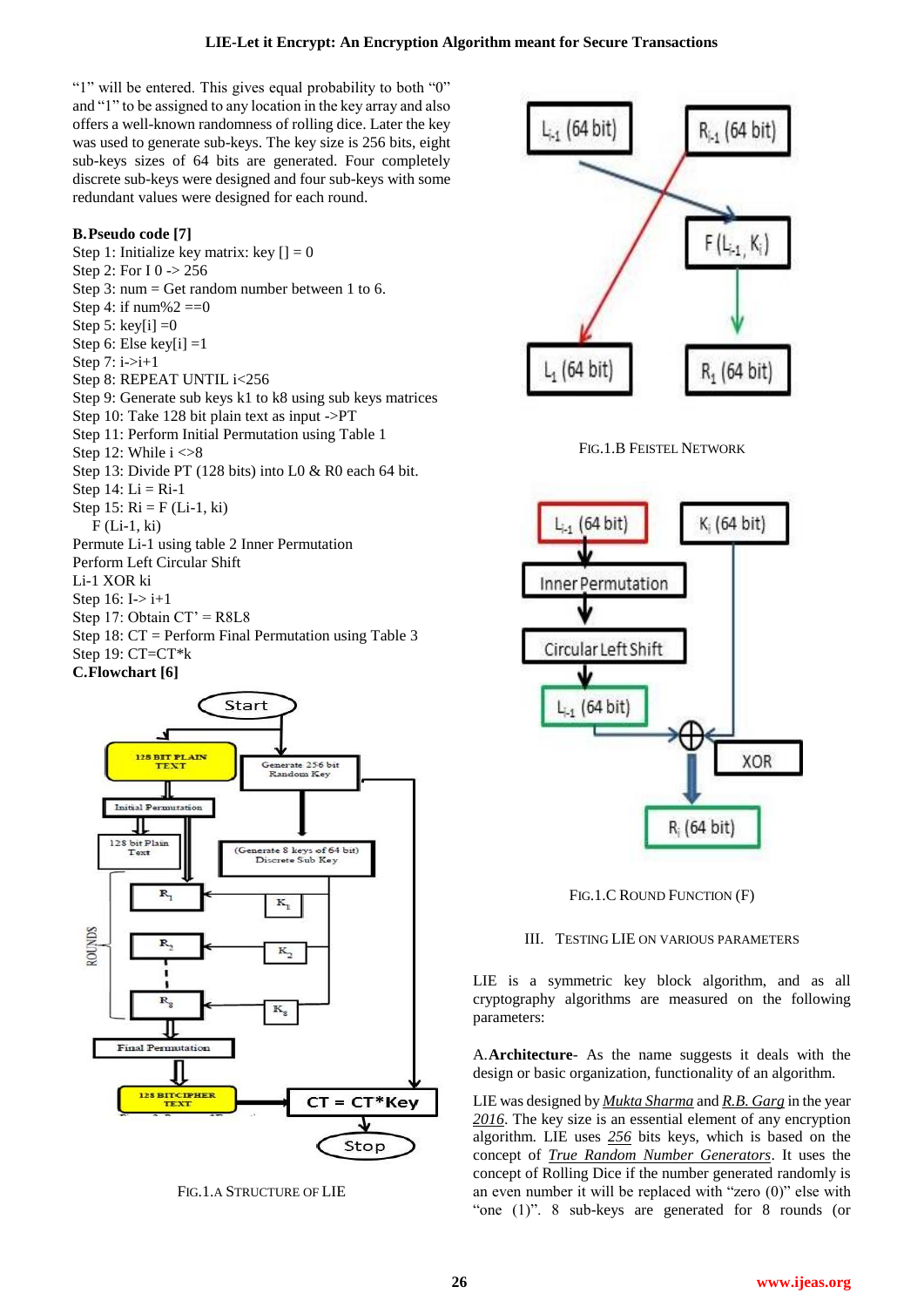iterations). It has been stated by Shannon to ensure security; four rounds are sufficient if the keys are unique. This algorithm iterates 8 times and with 4 completely discrete and 4 partially unique sub-keys. The Algorithm is designed on Feistel Network and the block size is 128 bits. The algorithm comprises of three Permutation Matrixes (Initial Permutation, Inner Permutation, and Inverse Permutation matrix) to implement Diffusion (Claude Shannon concept for better security). The algorithm performs operations like XOR, <<<, \*.

B.**Scalability** – is an essential parameter as it shows the proficiency and fitness of a system, network or process when it grows. In LIE scalability is checked with the computational power, throughput time, Memory consumption, Encryption/Decryption rate etc.

- i. Encryption Time/ Rate- The time is taken for Encryption Process (converting plain text to cipher text) depends on the processor's speed, the complexity of an algorithm, and hardware used such as main memory etc. LIE Encryption rate is high; it takes less time for enciphering the data.
- ii. Decryption Time- The time is taken for Decryption (converting cipher text to plain text). LIE Decryption rate is high; it takes less time for deciphering the data.
- iii. Throughput Time- Total plain text bytes/Total encryption time. LIE throughput time is also very less and throughput is very high.
- iv. Memory Usage- Depending on the number of functions the total memory is consumed during the entire process. LIE consumes less memory and less power consumption.
- v. CPU Process Time- Time while a CPU is dedicated for a particular procedure. The CPU process time is very less and Computational speed is very fast.

C.**Security**- one of the prime factors to test cryptography algorithm is security. It depends on varied factors which make an algorithm safe like confusion/diffusion/ key length etc.

- i. Differential Cryptanalysis- It can be attained by 2^Block Size. In the case of Lie, it is  $2^{\wedge}128$ .
- ii. Processing Complexity- It can be calculated by 2^KeySize. LIE processing complexity is 2^256.
- iii. Cryptanalysis Resistance- LIE is vulnerable to weak keys.

D.**Flexibility**- As the name says, flexibility proposes with the ability to change or modify. Here, the idea is to determine whether the algorithm is able to endure minor modifications in key size, block size, the number of rounds etc. or are they static. LIE algorithm is not flexible in terms of Key, i.e. 256 bits and rounds i.e. 8. It accepts 128-bit block size, in case a user input less than 128 bit it will automatically expand it to 128 bits. The Ciphertext or the output block is variable.

E.**Limitations (Known Attacks) –** Will shed light on the vulnerable areas; where an attacker can breach or where the data can be compromised. LIE is vulnerable to weak keys.

## IV. LIE BASED ON TIME

| Number<br>$\left( \text{Block} \mid \text{(ns)} \right)$<br>letters<br>Size in bytes) | of Encryption | time Decryption<br>Time (ns) |
|---------------------------------------------------------------------------------------|---------------|------------------------------|
| 16                                                                                    | 21254634      | 41067686                     |

Table 1: Time Taken

#### V. LIE BASED ON SPACE

|            | Bytes   | KB          | МB            |
|------------|---------|-------------|---------------|
| LIE        | 8295480 | 8101.054687 | 7.91118621826 |
| Encryption |         |             | 1719MB        |
| Space      |         |             |               |
| LIE        | 7112208 | 6945.515625 | 6.78273010253 |
| Decryptio  |         |             | 90625         |
| n Space    |         |             |               |

Table 2: Space Used

## VI. LIE BASED ON DESIRED PROPERTIES

A.**Avalanche-** It is tested by altering or flipping a single bit either in the plaintext or the key. As demonstrated below, LIE fulfils more than 50% flip of bits.

- i. The strict avalanche criterion (SAC) guarantees a one-bit change in key or plaintext will lead 50% of the output to be flipped [3].
- ii. The bit independence criterion (BIC) depicts that inversion of 'i' a single input bit will reflect the change in i, j and k output bits independently.

Plain Text: Son

Output Cipher:

524010112456565268043433051154071317042941511903 510010772706098491125579126575859654472938107266 8014947692896546455

\*\*\*\*\*\*\*\*\*\*\*\*\*\*\*\*\*\*\*\*\*\*\*\*\*\*\*\*\*\*\*\*\*\*\*\*\*\*\*\*\*\*\*\*\*\*\*\*

Plain Text: Sun

Output Cipher:

524010112456565266325352683361233921351397515982 933270693985683738880932309731615320315082451437 4773074429694930583

Instead of Son, the message is altered as Sun and there is 82.6% flip in bits by changing just one byte.  $(95/115 = 82.6\%)$ 

B.**Completeness**- According to encryption, completeness is a necessary property. Completeness depicts that every output/ cipher bit is dependent on every input/plain text bit [2]. Change in a single bit of the plain text/input might lead to a change in every bit of the output/cipher text. The average chance of changing is 50%.